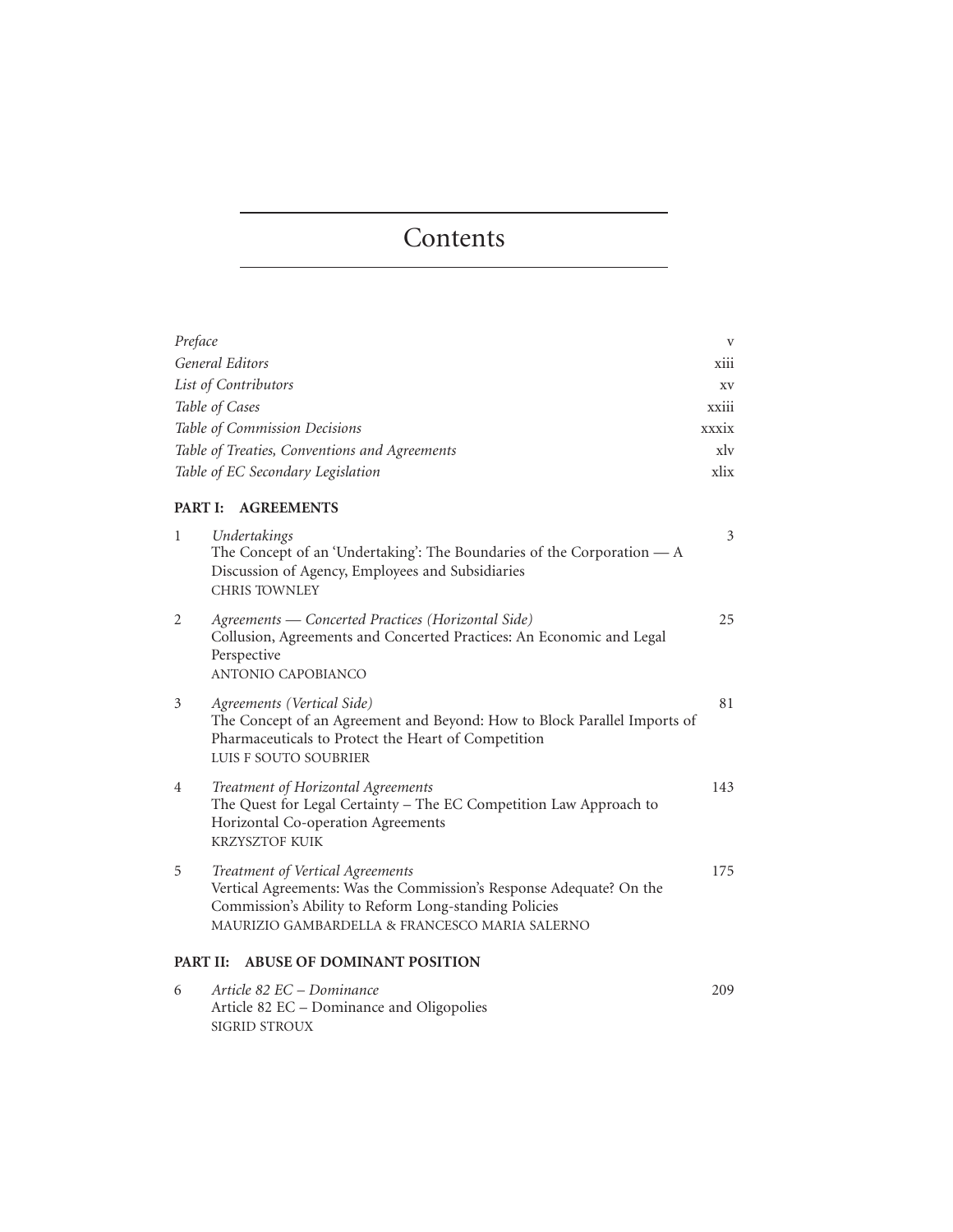x *Contents*

| 7                                                       | Pricing Abuses<br>Unfair and Predatory Pricing under Article 82 EC: From Cost-price<br>Comparisons to the Search for Strategic Standards<br><b>DAVID HOWARTH</b> | 249 |  |  |  |  |
|---------------------------------------------------------|------------------------------------------------------------------------------------------------------------------------------------------------------------------|-----|--|--|--|--|
| 8                                                       | <b>Bundling</b><br>A Four-step Test to Assess the Exclusionary Effects of Bundling under Article<br>82 EC<br><b>JURIAN LANGER</b>                                | 297 |  |  |  |  |
| 9                                                       | Refusal to Deal<br>The EC Essential Facilities Doctrine<br><b>VASSILIS HATZOPOULOS</b>                                                                           | 333 |  |  |  |  |
| 10                                                      | Abuse of Dominant Position Defences<br>Objective Justification and Article 82 EC in the Era of Modernisation<br><b>EKATERINA ROUSSEVA</b>                        | 377 |  |  |  |  |
| PART III: MERGERS                                       |                                                                                                                                                                  |     |  |  |  |  |
| 11                                                      | Horizontal and Vertical Mergers<br>Horizontal and Vertical Mergers in the Reformed EC Merger Control<br>JAMES KILLICK & AXEL SCHULZ                              | 435 |  |  |  |  |
| 12                                                      | Conglomerate Mergers<br>A Comparison of the EU and US Approaches<br>RICHARD BURNLEY                                                                              | 495 |  |  |  |  |
| 13                                                      | Merger Defences<br>Efficiencies, Failing Firms and Industrial Policy<br><b>GIORGIO MONTI</b>                                                                     | 519 |  |  |  |  |
| <b>COMPETITION LAW AND THE STATE</b><br><b>PART IV:</b> |                                                                                                                                                                  |     |  |  |  |  |
| 14                                                      | <i>State Action</i><br>The State Action Doctrine<br><b>JULIO BAQUERO CRUZ</b>                                                                                    | 551 |  |  |  |  |
| 15                                                      | Article 86 EC<br>Services of General Interest and EC Competition Law<br>JERÓNIMO MAILLO                                                                          | 591 |  |  |  |  |
|                                                         | DECENTRALISATION - ENFORCEMENT - INTERNATIONAL<br>PART V:<br><b>DIMENSION</b>                                                                                    |     |  |  |  |  |
| 16                                                      | Modernisation<br>Modernisation and Decentralisation: Retrospective and Prospective<br><b>ASSIMAKIS P KOMNINOS</b>                                                | 629 |  |  |  |  |
| 17                                                      | Public Enforcement<br>Public Enforcement by the Commission: a Strategic Perspective<br>SOPHIE GERMONT & OLE ANDRESEN                                             | 675 |  |  |  |  |